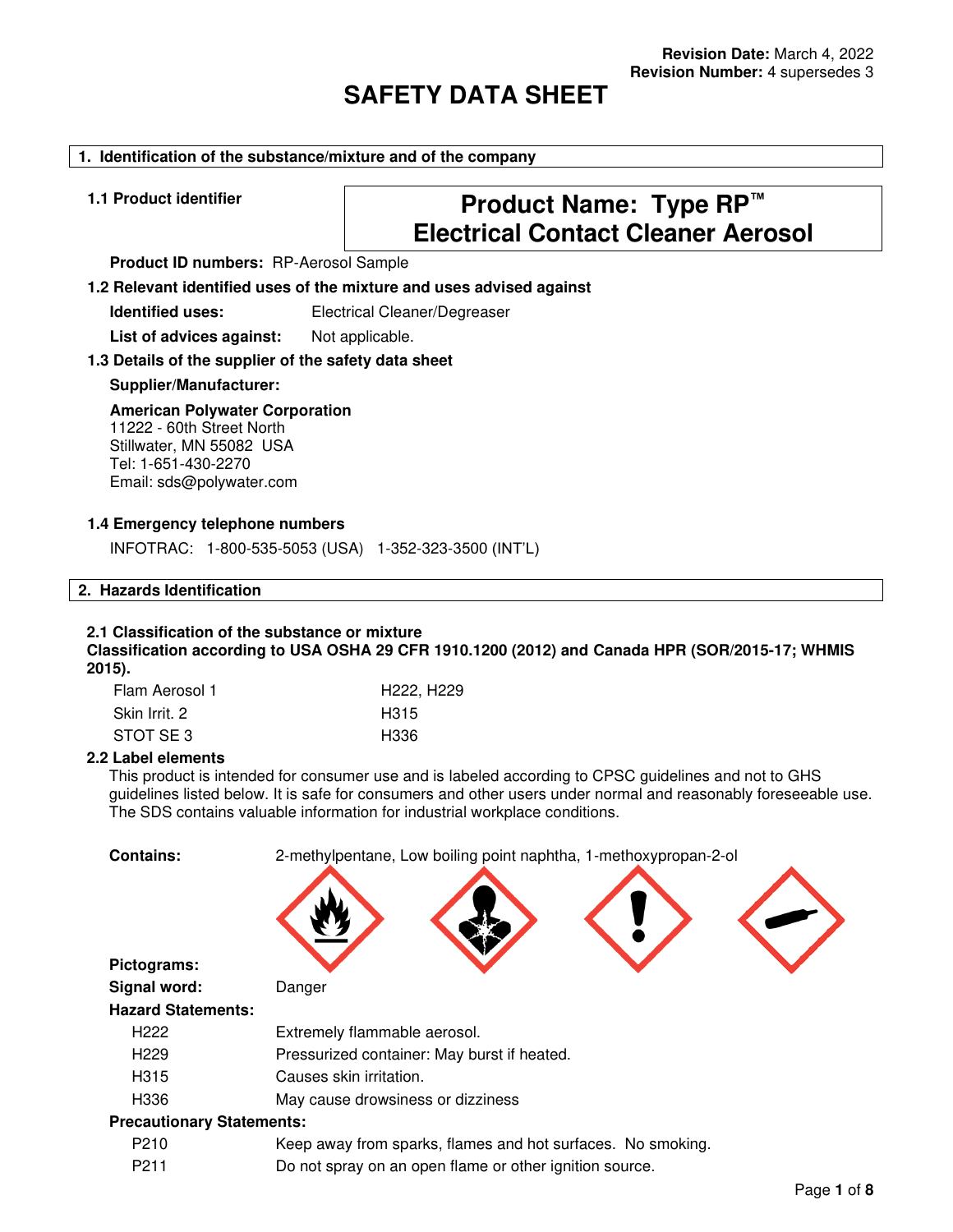**Product Name:** Type RP<sup>™</sup> Electrical Contact Cleaner Aerosol **Revision Date:** March 4, 2022

| P <sub>261</sub><br>Avoid breathing vapor.<br>Use only outdoors or in a well-ventilated area.<br>P <sub>271</sub>                                                                          |  |
|--------------------------------------------------------------------------------------------------------------------------------------------------------------------------------------------|--|
|                                                                                                                                                                                            |  |
|                                                                                                                                                                                            |  |
| P <sub>280</sub><br>Wear protective gloves.                                                                                                                                                |  |
| P <sub>242</sub><br>Use only non-sparking tools.                                                                                                                                           |  |
| $P303 + P361 +$<br>IF ON SKIN: Take off immediately all contaminated clothing. Rinse skin with water.<br>P353                                                                              |  |
| $P332 + P313$<br>If skin irritation occurs: get medical attention.<br>IF INHALED: Remove victim to fresh air and keep at rest in a position comfortable for<br>$P304 + P340$<br>breathing. |  |
| $P308 + P313$<br>If exposed or concerned: Get medical advice.                                                                                                                              |  |
| $P370 + P378$<br>In case of fire: Use water fog, foam, dry chemical or carbon dioxide for extinction.                                                                                      |  |
| $P410 + P412$<br>Protect from sunlight. Do not expose to temperatures exceeding 50°C/122°F.                                                                                                |  |
| P <sub>501</sub><br>Dispose of contents/container in accordance with local and national regulations.                                                                                       |  |
| 2.3 Other hazards:<br>No information available.                                                                                                                                            |  |

#### **3. Composition/Information on Ingredients**

| Component                 | CAS#       | EC#        | Wt. $%$     |
|---------------------------|------------|------------|-------------|
| 2-methylpentane           | 107-83-5   | 203-523-4  | $30 - 50\%$ |
| Low boiling point naphtha | 64742-89-8 | 265-192-2  | $30 - 50\%$ |
| 1-methoxypropan-2-ol      | 107-98-2   | 203-539-1  | $<10\%$     |
| Carbon Dioxide            | 124-38-9   | 204-6969-9 | <8%         |

#### **4. First Aid Measures**

#### **4.1 Description of first aid measures**

| <b>Eye Contact:</b>            | If eye irritation from exposure to vapors develops, move to fresh air. Flush eyes<br>with clean water. If irritation persists, seek medical attention. For direct eye<br>contact, flush with large quantity of water for 15 minutes. Seek medical attention. |
|--------------------------------|--------------------------------------------------------------------------------------------------------------------------------------------------------------------------------------------------------------------------------------------------------------|
| <b>Skin Contact:</b>           | Remove contaminated clothing; flush skin thoroughly with water. If irritation<br>occurs, seek medical attention.                                                                                                                                             |
| <b>Inhalation (Breathing):</b> | If irritation of nose or throat develops, move to fresh air. If irritation persists, seek<br>medical attention. If breathing is difficult, provide oxygen. If not breathing, give<br>artificial respiration. Seek immediate medical attention.               |
| <b>Ingestion (Swallowing):</b> | Do not induce vomiting or give anything by mouth unless directed to do so by<br>medical personnel. Get medical attention if symptoms appear.                                                                                                                 |

#### **4.2 Most important symptoms and effects, both acute and delayed**

Refer to Section 11 for more information.

#### **4.3 Indication of immediate medical attention and special treatment needed.**

Aspiration hazard. If ingested, material may be aspirated into the lungs and cause chemical pneumonitis. This route not expected in aerosol package.

#### **5. Firefighting Measures**

#### **5.1 Extinguishing media:**

Carbon dioxide, water fog, dry chemical or foam.

### **5.2 Special hazards arising from the substance or mixture**

Flammable aerosol product. Vapors may travel considerable distance to source of ignition and flash back. May burn with nearly invisible flame.

#### **Hazardous decomposition and by-products:**

Burning generates carbon monoxide, carbon dioxide.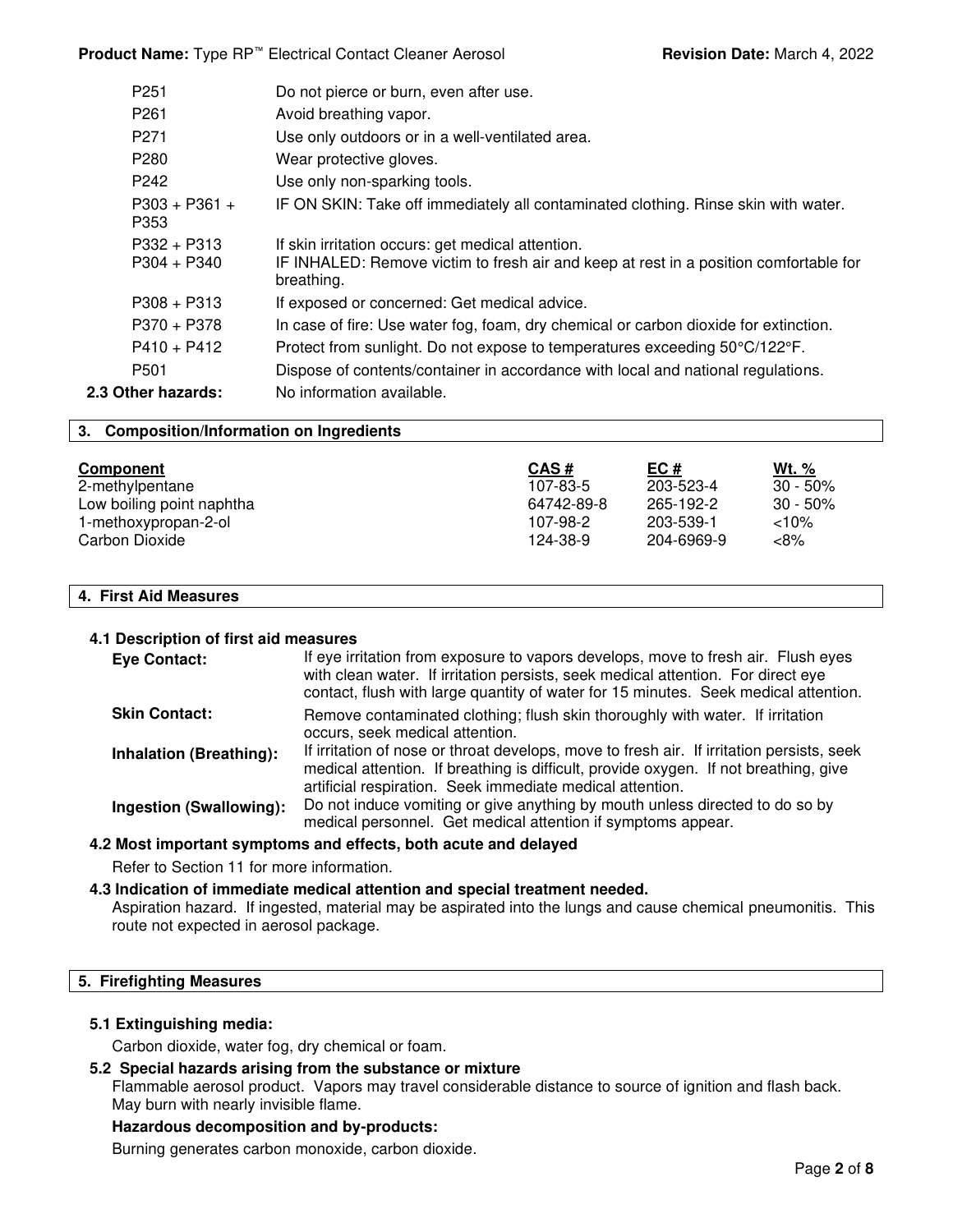#### **5.3 Advice for firefighters**

Wear full protective clothing, including self-contained, positive pressure or pressure-demand breathing apparatus. Sealed container can build up pressure when exposed to high heat. Use water spray to cool fire exposed containers. Aerosol cans can build up pressure and explode when exposed to temperatures greater than 120°F (49°C).

#### **6. Accidental Release Measures**

#### **6.1 Personal precautions, protective equipment and emergency procedures:**

Keep away from heat/sparks/open flames/hot surfaces. No smoking. For a spill in a confined space, provide mechanical ventilation to disperse or exhaust vapors. For emergency responders: use respiratory protection: half-face or full-face respirator with filter(s) for organic vapor for spills in a confined space. Chemical goggles are recommended if splashes or contact with eyes is possible. For small spills: normal antistatic work clothes are usually adequate.

#### **6.2 Environmental precautions:**

Avoid release to the environment. Dyke the spill to prevent entry into waterways, sewers, basements or confined areas.

#### **6.3 Methods materials for containment and cleaning up:**

Absorb spill with sand or absorbents. Collect as much of the spilled material as possible using non-sparking tools and transfer to a container. Seal the container. Remember, adding an absorbent material does not change the toxicity or flammability hazard.

#### **6.4 Reference to other sections:**

Refer to Sections 4, 5, 8, and 13 for more information.

#### **7. Handling and Storage**

#### **7.1 Precautions for safe handling**

Extremely flammable aerosol. Keep containers cool, dry, and away from sources of ignition. Do not expose container to direct sunlight or temperatures above 50°C/122°F. Do not transport or store near heat sources. No smoking. Avoid breathing vapors or spray. Do not get in eyes, on skin, or on clothing. Do not eat, drink or smoke when using this product. Wash thoroughly after handling. Wash contaminated clothing before reuse. Use only outdoors or in a well-ventilated area. For industrial or professional use only.

#### **7.2 Conditions for safe storage, including incompatibilities**

Do not transport or store near heat sources. Keep cans dry and away from sources of ignition. Do not puncture or incinerate container. Store this product with adequate ventilation.

#### **7.3 Specific end uses**

See technical data sheet on this product for further information.

#### **8. Exposure Controls / Personal Protection**

#### **8.1 Control parameters**

**Exposure limits and recommendations:** 

| 2-Methylpentane (107-83-5)             |                                         |                                       |
|----------------------------------------|-----------------------------------------|---------------------------------------|
| <b>Country/Source</b>                  | Long-term exposure limit -<br>8 hr. TWA | Short-term exposure limit -<br>15 min |
| USA, ACGIH TWA*                        | 500 ppm                                 | $1000$ ppm                            |
| USA, OSHA PEL                          | 500 ppm                                 | $1000$ ppm                            |
| <b>USA, NIOSH</b>                      | 100 ppm / 1800 mg/m <sup>3</sup>        | --                                    |
| Alberta, OEL                           | 500 ppm / 1760 mg/m <sup>3</sup>        | 1000 ppm / 3500 mg/m <sup>3</sup>     |
| Low boiling point naphtha (64742-89-8) |                                         |                                       |
| No information available               |                                         |                                       |
| 1-Methoxypropane-2-ol (107-98-2)       |                                         |                                       |
| USA, ACGIH TWA*                        | 100 ppm                                 | 150 ppm                               |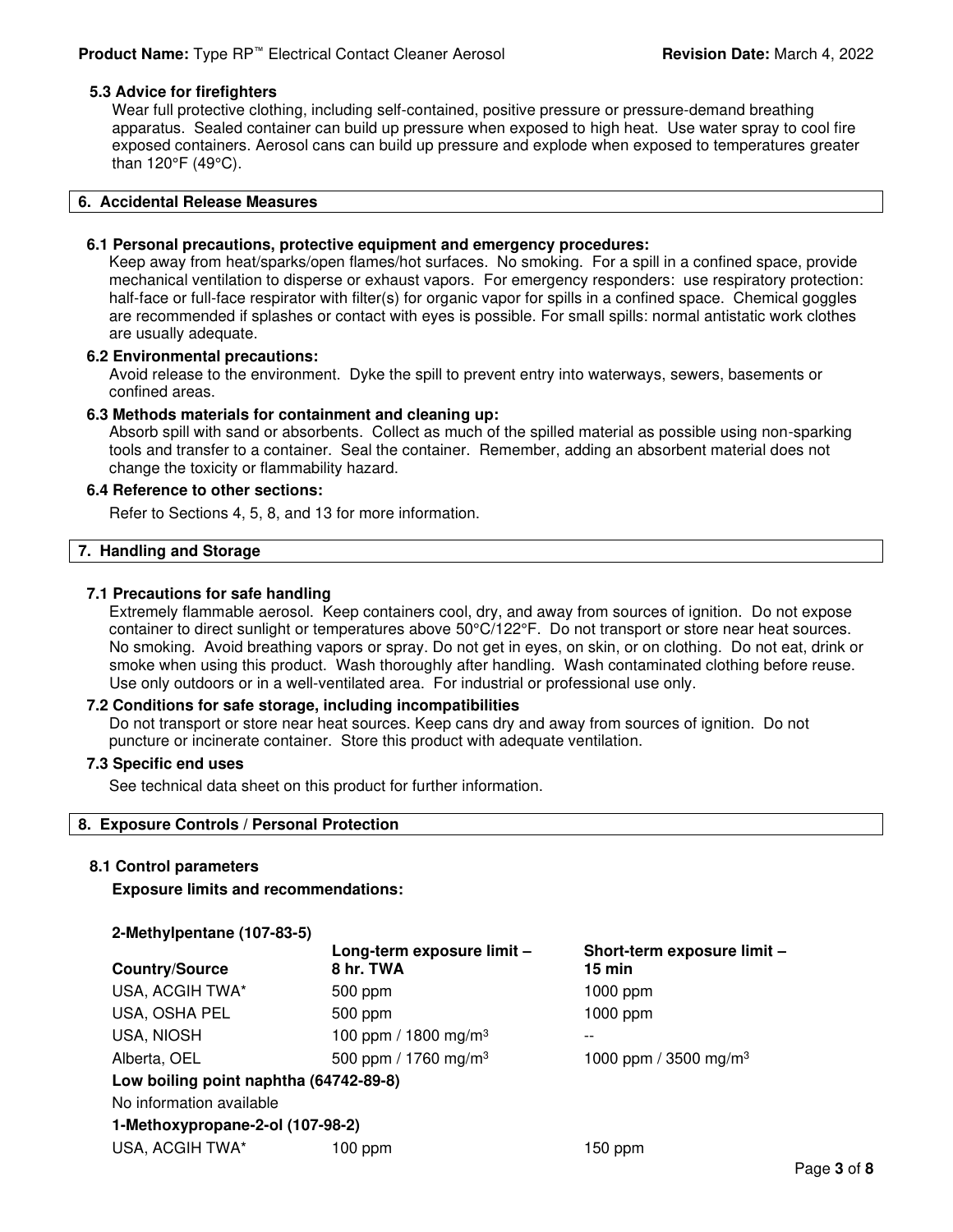| Alberta, OEL          | 100 ppm / 369 mg/m <sup>3</sup> | 150 ppm / 553 mg/m <sup>3</sup> |
|-----------------------|---------------------------------|---------------------------------|
| British Columbia, OEL | 50 ppm                          | 75 ppm                          |
| Ontario, OEL          | 50 ppm                          | $100$ ppm                       |
| Quebec, OEL           | 100 ppm / 369 mg/m <sup>3</sup> | 150 ppm / 553 mg/m <sup>3</sup> |
| Saskatchewan, OEL     | $100$ ppm                       | $150$ ppm                       |

\* Manitoba, Newfoundland and Labrador, Nova Scotia, and Prince Edward Island are all based on the current ACGIH TLVs. British Columbia is based on current ACGIH TLV unless otherwise noted. New Brunswick is based on an older version ACGIH. Nunavet and Northwest Territories are based heavily on current ACGIH TLVs.

#### **8.2 Exposure controls**

#### **Respiratory protection:**

Normal ventilation may be adequate. If exposure exceeds recommended limits, respirator protection is recommended. Use a respirator or gas mask with cartridges for organic vapors (NIOSH-approved) or use supplied air equipment.

#### **Protective gloves:**

For repeated or prolonged skin contact, the use of impermeable gloves is recommended to prevent drying and possible irritation.

Suggested Material: Nitrile Rubber Suggested Thickness: For short term contact (<15 minutes), splashes use 0.2 mm. For full contact use 0.4 mm

Exact break-through time has not been determined. Guidance is based on similar chemistry/material. Maximum wearing time should be determined based on 50 % of the penetration time determined by EN 374 part III.

#### **Eye protection:**

Safety glasses recommended.

#### **Other protective equipment:**

It is suggested that a source of clean water be available in work area for flushing eyes and skin. Impervious clothing should be worn as needed.



#### **9. Physical and Chemical**

#### **9.1 Information of basic physical and chemical properties (bulk liquid)**

| Appearance:                       | Clear, colorless liquid; mild odor. |
|-----------------------------------|-------------------------------------|
| Odor threshold:                   | Not available                       |
| pH:                               | Does not apply                      |
| <b>Freezing point:</b>            | Not available                       |
| <b>Boiling point:</b>             | 144°F / 62°C                        |
| <b>Flash point:</b>               | 19°F / -7°C (TCC)                   |
| <b>Evaporation rate:</b>          | $>2$ (n-butyl acetate = 1)          |
| Flammability (solid, gas):        | Not applicable to liquids           |
| <b>Flammability limits:</b>       | <b>LEL:</b> 1.2%                    |
| Vapor pressure:                   | Not available                       |
| Vapor density $(Air = 1)$ :       | $>1(Air = 1)$                       |
| Specific gravity $(H_2O = 1)$ :   | 0.72                                |
| <b>Solubility in water:</b>       | Not available                       |
| <b>Coefficient of Water/Oil</b>   |                                     |
| Distribution:                     | Not available                       |
| <b>Auto-ignition temperature:</b> | 750.2°F / 399°C                     |
| Decomposition temperature:        | Not available                       |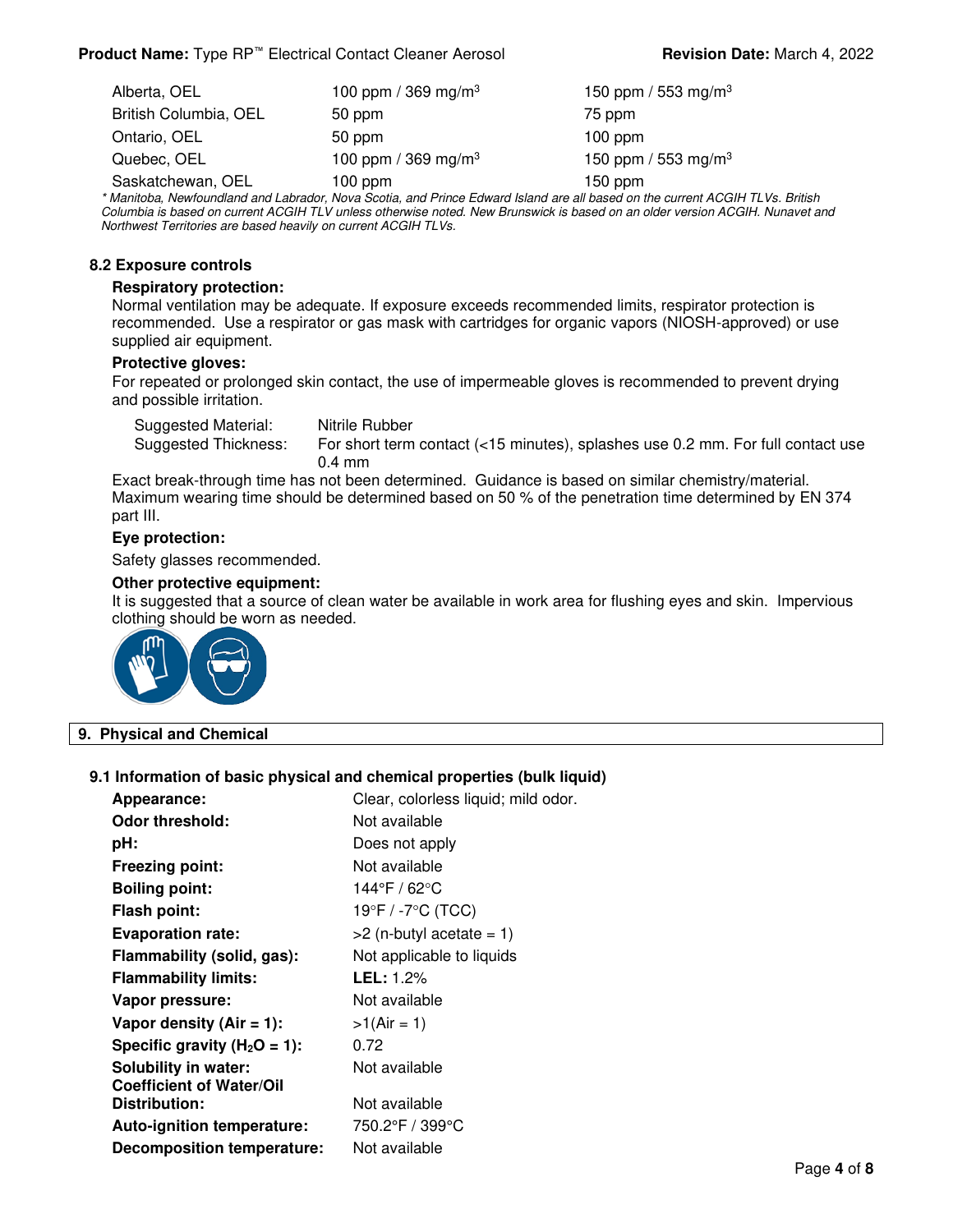# **Viscosity:** Not available **9.2 Other Information Volatiles (Weight %):** 100% **VOC Content (solvent):** 720 g/l

#### **10. Stability and Reactivity**

#### **10.1 Reactivity:**

See remaining headings in Section 10.

#### **10.2 Chemical stability:**

Stable

#### **10.3 Possibility of hazardous reactions:**

None known.

**10.4 Conditions to avoid:**

Avoid heat, flame, and sparks.

#### **10.5 Incompatible materials :**

Strong oxidizing agents.

#### **10.6 Hazardous decomposition products:**

Carbon dioxide, carbon monoxide.

#### **11. Toxicological Information**

#### **11.1 Information on toxicological effects:**

# **Acute toxicity**

#### **Eye contact:**

Direct eye contact may cause eye irritation. This irritation is minimal and expected to be transient.

#### **Skin contact:**

Prolonged or repeated skin exposure can remove oils, causing redness, drying and cracking. Persons with pre-existing skin disorders may be more susceptible to skin irritation from this material.

#### **Irritation and Sensitization Potential:**

**Teratogenicity:** No data available

Product may be irritating to skin and eyes. It is not a sensitizer.

#### **Inhalation (Breathing):**

Concentrated solvent vapors may cause irritation of the nose and throat. Prolonged exposure to excessively high vapor concentrations can result in central nervous system depression (e.g., drowsiness, dizziness, loss of coordination, and fatigue).

#### **Ingestion:**

Ingestion of large quantities may cause irritation of the digestive tract, nervous system depression (e.g., drowsiness, dizziness, loss of coordination, and fatigue).

#### **Toxicity to Animals:**

| 2-methylpentane               | No Data Available                                             |
|-------------------------------|---------------------------------------------------------------|
| Low boiling point naphtha     | $LD_{50}$ (oral rat) >5,000 mg/kg                             |
|                               | $LD_{50}$ (dermal rabbit) > 2,000 mg/kg                       |
|                               | Rabbit 4 hr. exposure: Irritating to skin, irritating to eyes |
| 1-methoxypropan-2-ol          | $LD_{50}$ (oral rat) 6,100 mg/kg                              |
|                               | $LD_{50}$ (dermal rabbit) 13,000 mg/kg                        |
|                               | $LC_{50}$ (inhl rat) >6 mg/l                                  |
| <b>Chronic Exposure:</b>      |                                                               |
| <b>Reproductive Toxicity:</b> | No data available.                                            |
| <b>Mutagenicity:</b>          | No data available                                             |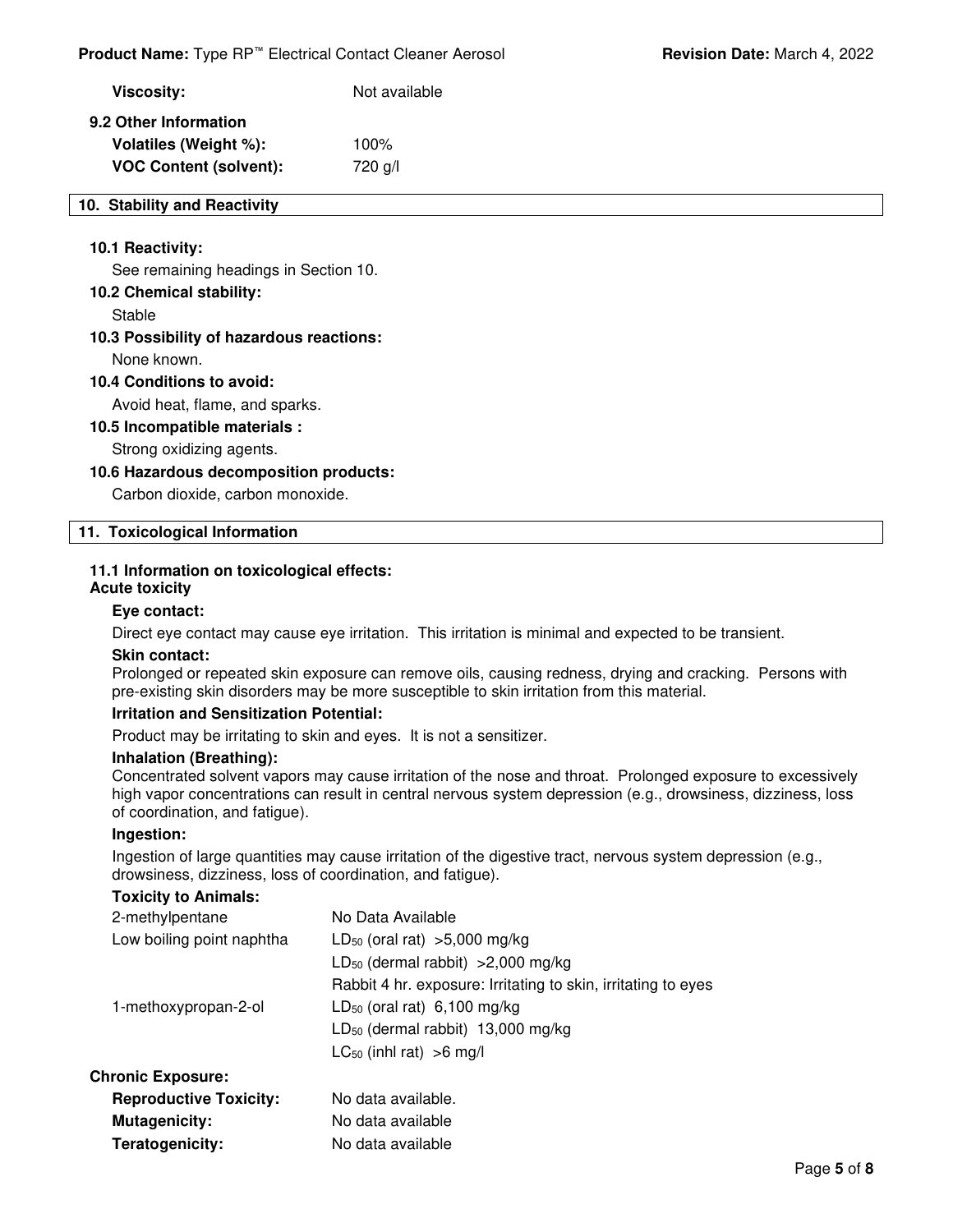| No end point data.                                                                                                                              |
|-------------------------------------------------------------------------------------------------------------------------------------------------|
| Not available.                                                                                                                                  |
|                                                                                                                                                 |
| No components of this product present at levels greater than or equal to 0.1%<br>is identified as a carcinogen or potential carcinogen by IARC. |
| No components of this product present at levels greater than or equal to 0.1%<br>is identified as a carcinogen or potential carcinogen by OSHA. |
| No components of this product present at levels greater than or equal to 0.1%<br>is identified as a known or anticipated carcinogen by NTP.     |
|                                                                                                                                                 |

# **12. Ecological Information**

| 12.1 Toxicity:                              |                                                                                                                                                   |
|---------------------------------------------|---------------------------------------------------------------------------------------------------------------------------------------------------|
| <b>Ecotoxicity:</b>                         |                                                                                                                                                   |
| <b>Aquatic Toxicity:</b>                    | Toxic to aquatic organisms, may cause long-term adverse<br>effects in the aquatic environment.                                                    |
| 2-methylpentane                             | No Data Available                                                                                                                                 |
| Low boiling point naphtha                   | 96 h LC <sub>50</sub> Oncorhynchus mykiss (Rainbow Trout) 8.2 mg/l                                                                                |
|                                             | 48 h EC <sub>50</sub> Daphnia magna (water flea) 4.5 mg/l<br>96 h EC <sub>50</sub> Pseudokirchneriella subcapitata (green algae) 3.7<br>mg/l      |
| 1-methoxypropan-2-ol                        | 96 h LC <sub>50</sub> Pimephales promelas (Fathead Minnow) 20,800 mg/l                                                                            |
|                                             | 48 h LC <sub>50</sub> Daphnia magna (water flea) 23,300 mg/l<br>7 d EC <sub>50</sub> Pseudokirchneriella subcapitata (green algae) > 1000<br>mg/l |
| 12.2 Persistence and degradability:         | Expected to be biodegradable.                                                                                                                     |
| Low boiling point naphtha                   | 77% biodegradable, 28 d exposure time, method: OECD 301E                                                                                          |
| 1-methoxypropan-2-ol                        | 96% biodegradable, 28 d exposure time, method: OECD 301E                                                                                          |
| 12.3 Bioaccumulation potential:             | No information available                                                                                                                          |
| 12.4 Mobility in soil:                      | No information available                                                                                                                          |
| 12.5 Results of PBT and vPvB<br>Assessment: | This product is not, nor does it contain a substance that is a<br>PBT or vPvB.                                                                    |
| 12.6 Other adverse effects:                 | None known.                                                                                                                                       |
|                                             |                                                                                                                                                   |

# **13. Disposal Considerations**

Dispose of product in accordance with National and Local Regulations.

# **14. Transport Information**

| <b>UN Number:</b>             | 1950                                                                                                                         |
|-------------------------------|------------------------------------------------------------------------------------------------------------------------------|
| UN Proper shipping name:      | AEROSOLS, Flammable, less than 1 liter each, Class 2.1, LTD QTY                                                              |
| Transport hazard class(es):   | Class 9                                                                                                                      |
| Packing group:                | Not Applicable                                                                                                               |
| <b>Environmental hazards:</b> | None known                                                                                                                   |
| <b>Special precautions:</b>   | None known                                                                                                                   |
| TDG:                          | Not Regulated                                                                                                                |
| ICAO/IATA-DGR:<br>IMDG:       | Consumer Commodity, ID 8000, Class 9, LTD QTY<br>UN 1950, AEROSOLS, Flammable, less than 1 liter each, Class 2.1, LTD<br>QTY |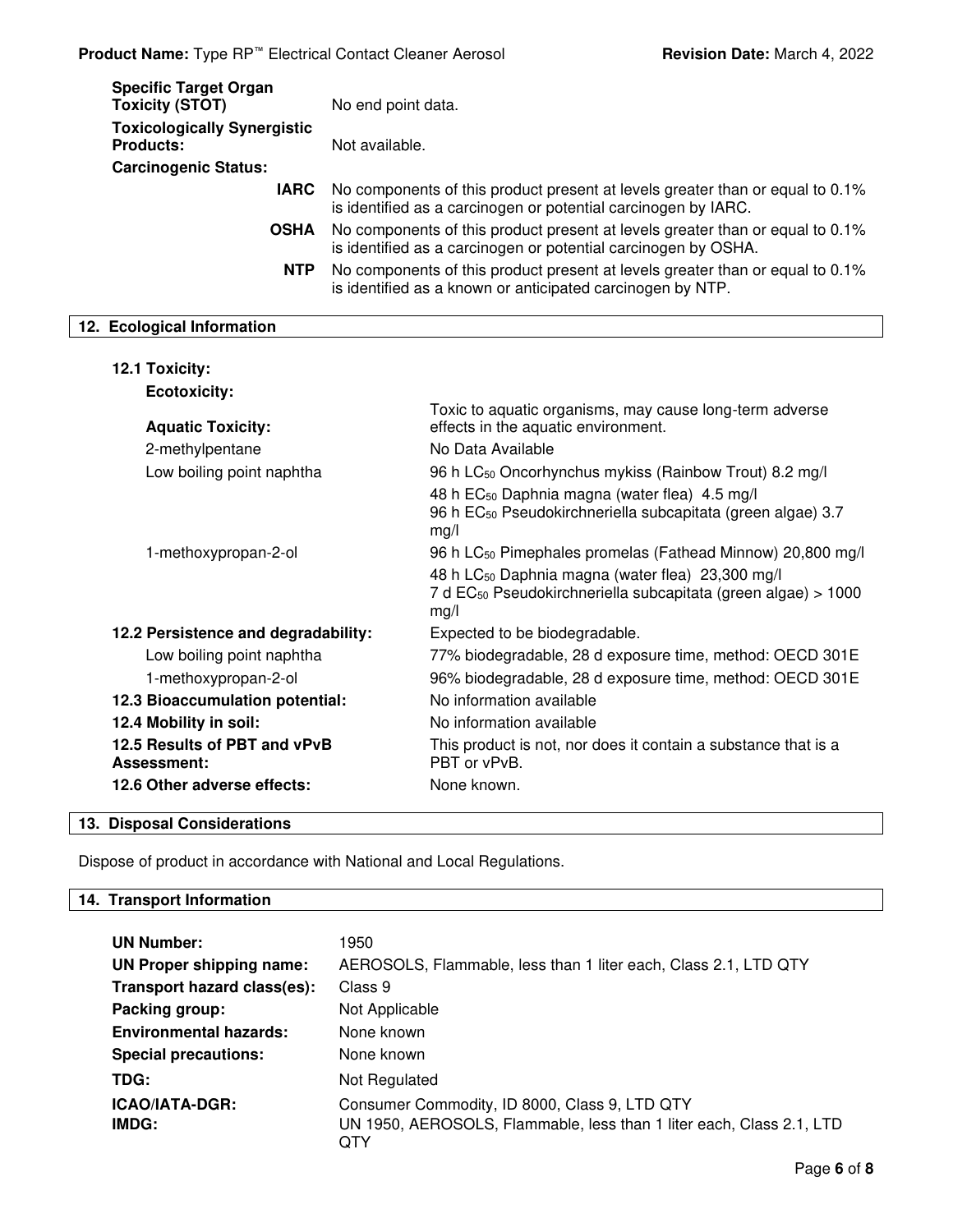#### **15. Regulatory Information**

#### **15.1 Safety, health and environmental regulations/legislation specific for the substance or mixture**

#### **USA Federal and State**

All components are listed on the TSCA inventory.

| <b>Hazard Categories for SARA</b><br>Section 311/312 Reporting |                                 | <b>Acute</b><br>Yes                                                            | <b>Chronic</b><br>Yes | <u>Fire</u><br>Yes    | <b>Pressure</b><br>No                             | Reactive<br>No |
|----------------------------------------------------------------|---------------------------------|--------------------------------------------------------------------------------|-----------------------|-----------------------|---------------------------------------------------|----------------|
| <b>Components</b><br>n-Hexane                                  |                                 | <b>CERCLA/SARA Sec 302</b><br><b>Hazardous Substance RQ</b><br>Yes (5000 lbs.) |                       | <b>EHS TPQ</b><br>No. | SARA Sec. 313<br><b>Toxic Release</b><br>Yes (1%) |                |
| <b>NFPA Ratings:</b>                                           | Health:<br>Fire:<br>Reactivity: | 2<br>3                                                                         |                       |                       |                                                   |                |

National Fire Protection Association (NFPA) hazard ratings are designed for use by emergency response personnel during spill, fire or similar emergencies. Hazard ratings are based on physical and toxic properties of combustion or decomposition.

#### **California Proposition 65**

WARNING: This product can expose you to benzene, ethylbenzene, and naphthalene which are known to the state of California to cause cancer, and toluene and benzene which are known to the State of California to cause birth defects and/or other reproductive harm. For more information, go to www.p65warnings.ca.gov.

#### **European Union**

Product complies with the communication requirements of REACH Regulation (EC) No. 1907/2006. All components are listed on the European Inventory of Existing Chemical Substances (EINECS). Contains no substance on the REACH candidate list ≥ 0.1% SCL. Does not contain notified substances from the ELINCS List, Directive 92/32/EEC. Contains no REACH substances with Annex XVII restrictions.

#### **Canada**

All components are listed on the DSL inventory. This product has been classified according to the hazard criteria of the CPR and the SDS contains all the information required by the CPR.

#### **Australia**

All components are listed on the AICS. Hazardous according to criteria of NOHSC Australia.

#### **15.2 Chemical Safety Assessment**

No chemical safety assessment has been carried out for the mixture by the supplier.

#### **16. Other Information**

#### **Abbreviations and acronyms:**

OSHA = Occupational Safety and Health Administration CLP = Classification, Labeling and Packaging Regulation STOT = Specific Target Organ Toxicity  $LD_{50}$  = Median Lethal Dose DNEL = Derived No Effect Level ACGIH = American Conference of Governmental Industrial Hygienists TSCA = Toxic Substances Control Act (USA) DSL = Domestic Substances List (Canada) AICS = Australian Inventory of Chemical Substances

| <b>Revision Date:</b> | March 4, 2022 |
|-----------------------|---------------|
|-----------------------|---------------|